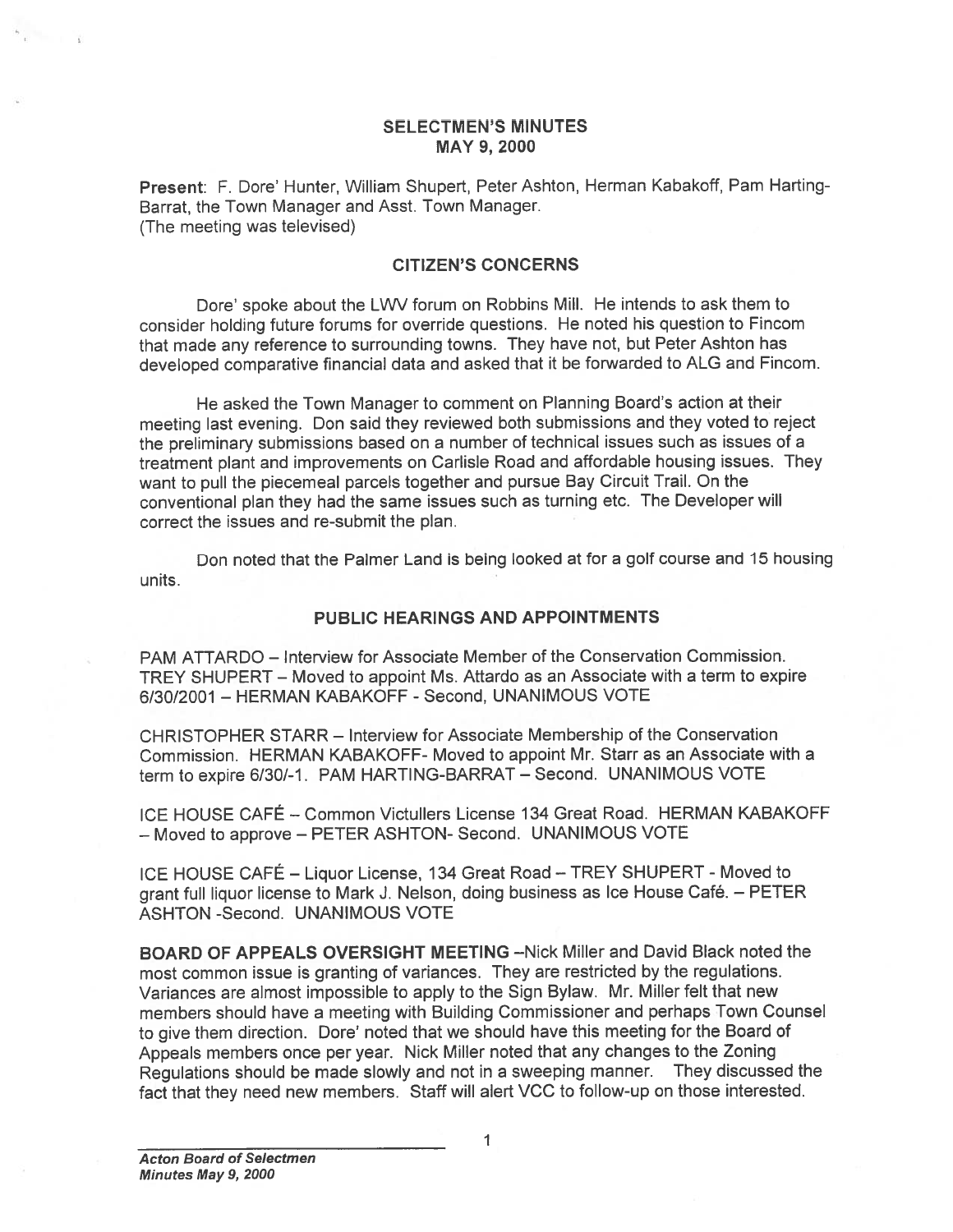Trey asked if they had <sup>a</sup> goo<sup>d</sup> relationship with Planning. They said that they ge<sup>t</sup> very meaningful comments from them.

PETER ASHTON — Moved to appoint David Black as <sup>a</sup> full member of the Board of Appeals with <sup>a</sup> term ending June 30, 2003, such appointment to take affect July I. 2000. PAM HARTING-BARRAT -Second. UNANIMOUS VOTE

### SELECTMEN'S BUSINESS

Boy Scout Court for Daren Manter — Herman will represent.

Boy Scout Court for Peter Cullinane— Herman will represent.

BOARD OF SELECTMEN'S POLICY REGARDING APPOINTMENTS TO TEMPORARY COMMITTEES — Dore' discussed the need to have <sup>a</sup> policy in place to cover those volunteering. Dore' noted the EDO and Land Use Planning group and the need to bring these groups under <sup>a</sup> policy for Special Employee status as well as to standardize the procedures. He asked that Town Manager distribute the policy widely and have those people presently serving on committees notify us. HERMAN KABAKOFF - Moved accep<sup>t</sup> the Policy — PAM HARTING-BARRAT -Second, UNANIMOUS VOTE

SITE PLAN EXTENSION 80-82 NAGOG PARK - HERMAN KABAKOFF - Moved to give him the most relief they can. Don suggested that we gran<sup>t</sup> to continue and extend for <sup>a</sup> period and come back as the issue moves forward. No Second.

TREY SHUPERT— Moved to gran<sup>t</sup> <sup>a</sup> two-year extension from March 17, 2000— HERMAN KABAKOFF — Second. UNANIMOUS VOTE

WATER POLLUTION ABATEMENT TRUST BONDS FOR SEPTIC SYSTEMS — John explained that the program loans money through the BOH for environmentally sensitive areas. John asked that the town be allowed to borrow \$200,000 directly this will <sup>g</sup>ive the BOH <sup>a</sup> nest egg. Dore' read the notice into the record. This is <sup>a</sup> program that was voted three years ago at Town Meeting. Peter asked if the criteria has been developed. Trey noted that this was <sup>a</sup> program suggested by John Prendiville when he served on the SAC. He said that it would be another vehicle to <sup>g</sup>ive opportunity to pass savings on to the taxpayer

TREY SHUPERT — Moved to approve - PETER ASHTON — Second- UNANIMOUS VOTE.

## RECREATION DEPT. SPONSORSHIP POLICIES

Dore ' discussed the draft policy. Herman felt that there were areas that could be tightened. Peter felt that he has the same problem that Herman had. It is noted that this has come from the Recreation Commission. Trey asked if Town Counsel has reviewed this. Peter asked about the cost of the signs and feels that we could charge more. Don noted that this was Chelmsford's schedule. Dore' felt we should take this and work through Recreation and Manager before it goes to counsel. Peter thinks we need to be more liberal and allow sponsors to come in. Herman will work on the pro former section and Peter will work the rest of the issues with the Recreation Commission. Trey said he would <sup>g</sup>ive his comments to Peter, Peter asked that if anyone had comments he will be more than glad to ge<sup>t</sup> them.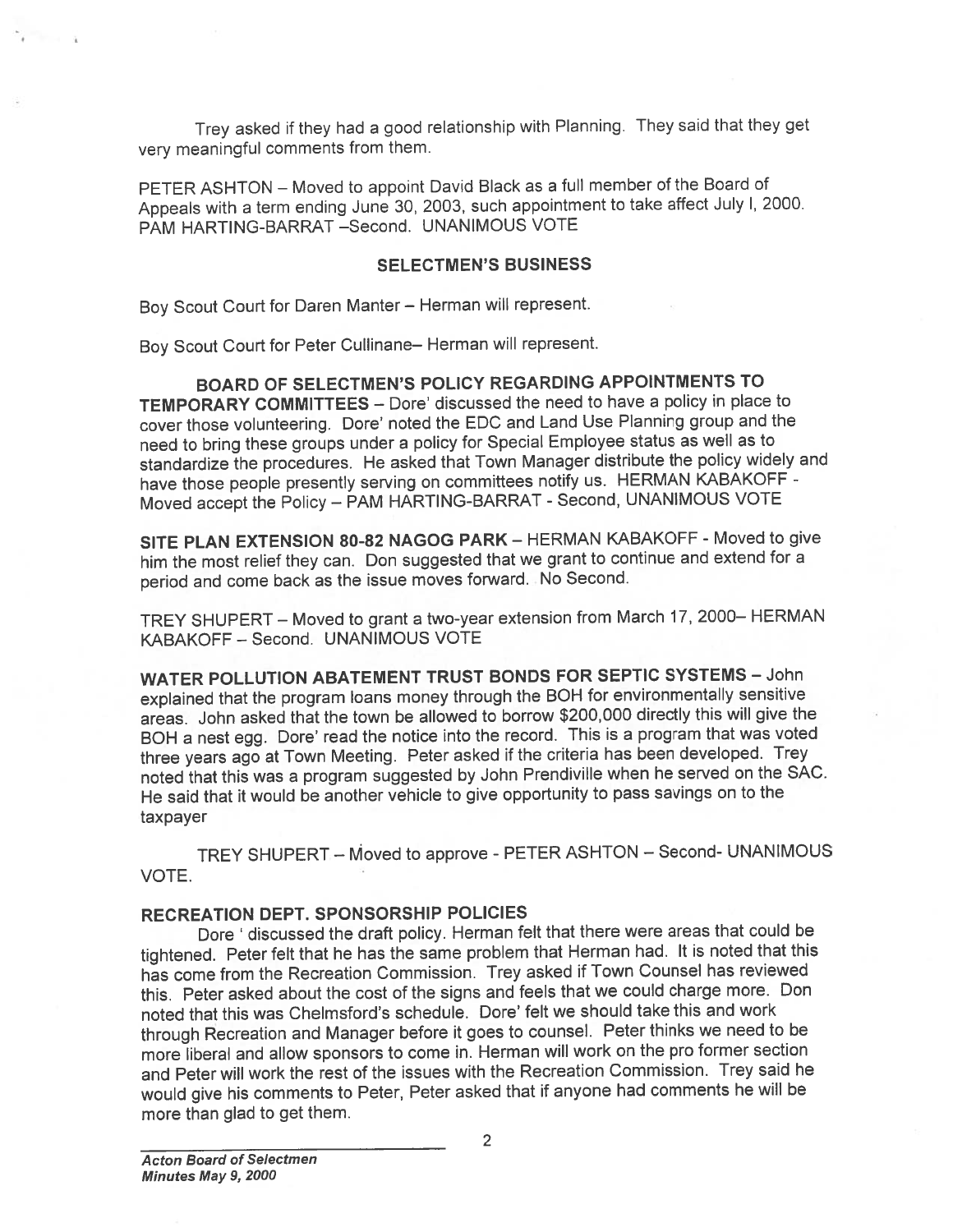Mike Coppolino asked if capital expenditures could be shared and off set.

#### OTHER BUSINESS:

4

**JENKS FUND DISTRIBUTION** - Peter asked about the low amount available compared to last year. John Murray will review and repor<sup>t</sup> back.

PETER ASHTON —Moved to award the funds from the Jenk's Fund as noted on his memo. TREY SHUPERT -Second. UNANIMOUS VOTE.

Peter will handle the Memorial Day.

Change the committee assignments and distribute to staff.

Goals for the upcoming year were amended and were accepted.

Herman noted year-end spending and asked that it be included on the agenda of the 23<sup>rd</sup>

Dore' noted the MBTA Advisory Board invitation and his response.

Dore' said that he had been surveye<sup>d</sup> at home by the Mass Cultural Council and feels they are pushing or more local money.

#### CONSENT

PETER ASHTON - Moved to approve with the addition of Herman speaking at Cancer Relay. TREY SHUPERT - Second. UNANIMOUS VOTE.

### TOWN MANAGER'S REPORT

COMMUTER LOT LIGHTING — They want to perform the work during the summer months. John recommends that we not go to the shoe box fixture. He doesn't want to go to High-Pressure sodium. He suggested that we use <sup>a</sup> fixture such as Concord uses in their lot. He said we could use the Highway to perform some of the installation. It was noted that HDC had not responded and he was asked to notify HDC that we have gone forward and they should contact us ASAP. HERMAN KABAKOFF - Moved to initiate the project as recommended with an expenditure of \$200,000. PETER ASHTON -Second. UNANIMOUS VOTE.

None Required

**EXECUTIVE SESSIOI** er **Date** 

 $\frac{1}{\text{Christine Joyce}}$ 

Acton Board of Selectmen Minutes May 9, 2000

3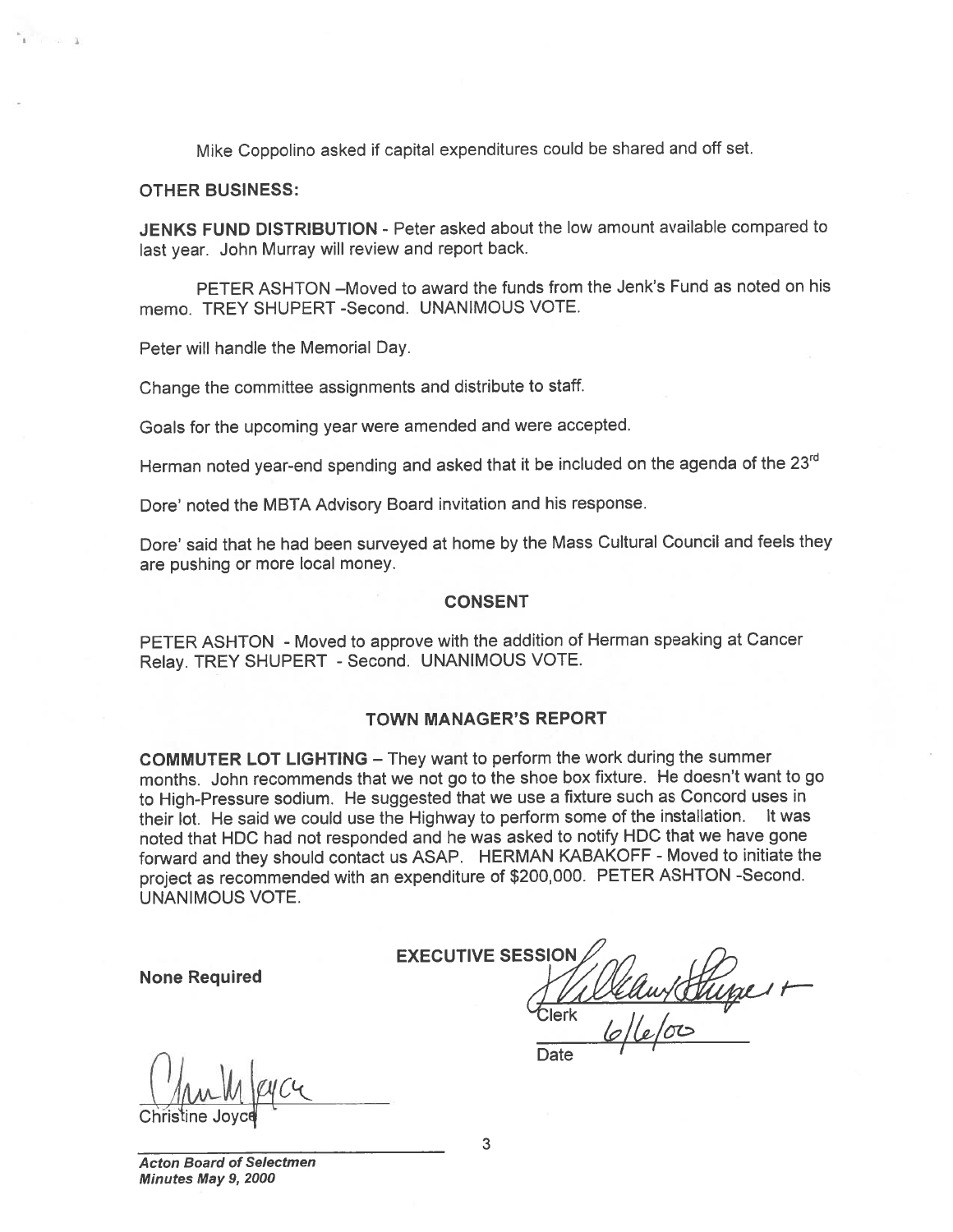May 5, 2000

TO: Board of Selectmen

FROM: F. Dore' Hunter, Chairman

SUBJECT: Selectmen's Report

# AGENDA

# MAY 9, 2000 7:30 P.M. -Room 204

# I. CITIZEN'S CONCERNS

# II. PUBLIC HEARINGS & APPOINTMENTS

- 1. 7:31 PAM ATTARDO INTERVIEW FOR ASSOCIATE MEMBER OF THE CONSERVATION COMMISSION — Enclosed please find Ms. Attardo's Resource Sheet and VCC's recommendation to appoint her as an Associate Member for <sup>a</sup> term to expire 6/30/2001.
- 2. 7:35 CHRISTOPHER STARR INTERVIEW FOR ASSOCIATE MEMBER OF THE CONSERVATION COMMISSION — Enclosed please find Mt. Start's Resource Sheet and VCC's recommendation to appoint him as an Associate Member for <sup>a</sup> term to expire 6/30/2001.
- 3. 7:45 ICE HOUSE CAFÉ —134 GREAT ROAD COMMON VICTULLER'S LICENSE Enclosed please find application and staff comment for Board consideration.
- 4. 7:50 ICE HOUSE CAFÉ <sup>134</sup> GREAT ROAD FULL LIQUOR LICENSE Enclosed please find application and staff comment for Board consideration.
- 5. 8:00 BOARD OF APPEALS OVERSIGHT MEETING Enclosed please find <sup>a</sup> memo from the Building Commissioner regarding Board of Appeals membership.

## III. SELECTMEN'S BUSINESS

6. BOY SCOUT COURT OF HONOR — Enclosed please find <sup>a</sup> reques<sup>t</sup> for Board attendance on June 10, 2000, for Darren C. Manter for Board assignment.

7. BOY SCOUT COURT OF HONOR — Enclosed please find <sup>a</sup> reques<sup>t</sup> for Board attendance on June 18, 2000, for Peter James Cullinane for Board assignment.

8. BOARD OF SELECTMEN'S POLICY REGARDING APPOINTMENTS TO TEMPORARY COMMITTEES - Continued discussion from 4/25 meeting.

9. SITE PLAN EXTENSION- 80-82 NAGOG PARK — Enclosed please find <sup>a</sup> reques<sup>t</sup> that the site plan granted by the Board on March 17, 1998 be extended.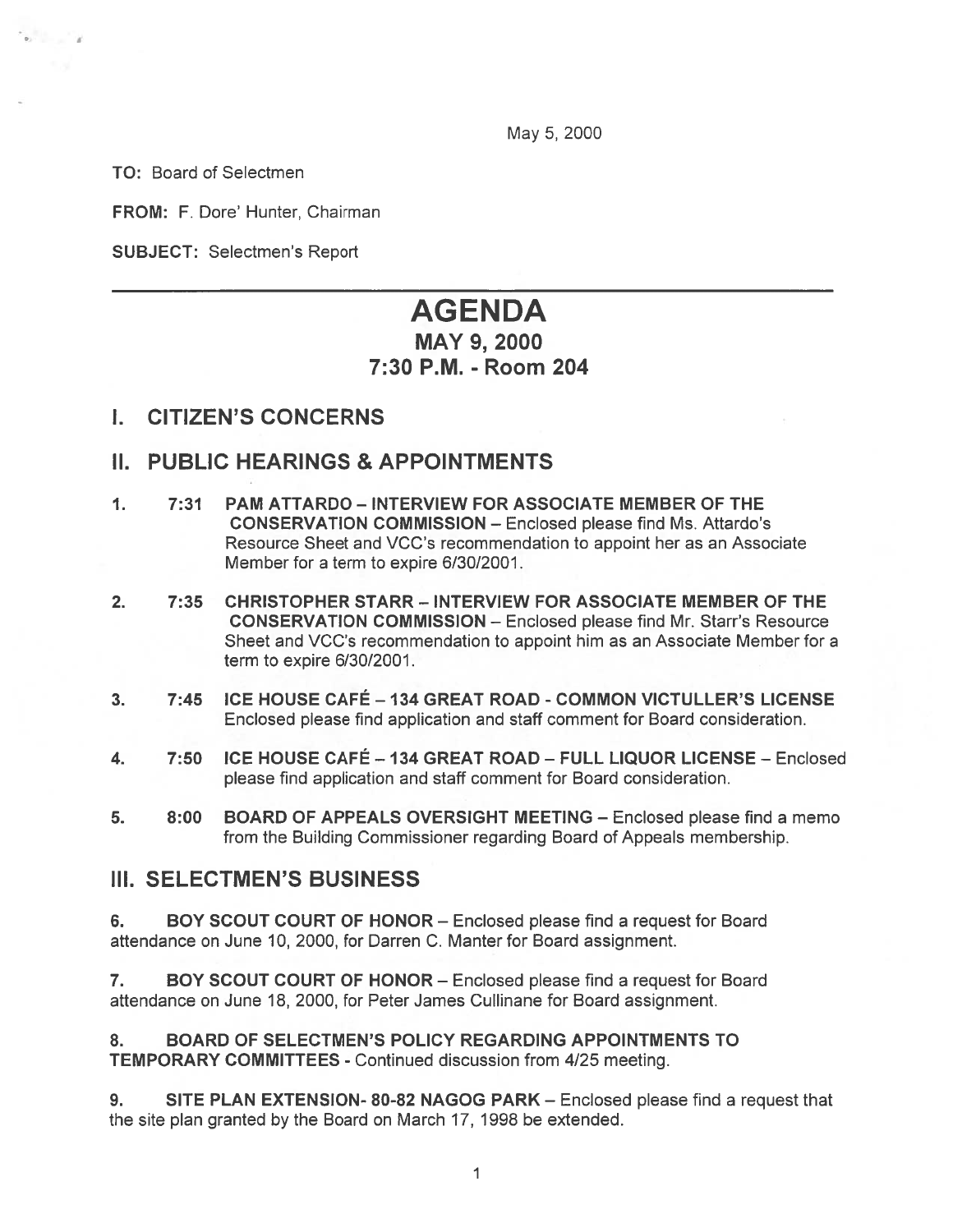10. WATER POLLUTION ABATEMENT TRUST BONDS FOR SEPTIC SYSTEM REPAIRS — Enclosed <sup>p</sup>lease find <sup>a</sup> memo from the Town Manager in the subject regard. Documentation will be provide at the meeting.

11. RECREATION DEPARTMENT SPONSORSHIP POLICIES — Enclosed please find two (2) propose<sup>d</sup> Recreation Department sponsorship policies for which staff seeks Board approval.

### 12. OTHER BUSINESS

## IV CONSENT AGENDA

13. ACCEPT MINUTES — Enclosed <sup>p</sup>lease find the minutes for March 28, <sup>2000</sup> for Board approval.

14. SITE PLAN AMENDMENT — EDGEWATER TRUST — 532 GREAT ROAD — Enclosed <sup>p</sup>lease find the draft decision for site <sup>p</sup>lan #03/26/87-283 for signature.

15. BUILDING DEPARTMENT REVOLVING FUND- Enclosed please find <sup>a</sup> reques<sup>t</sup> from the Building Commissioner for an increase in the FY <sup>2000</sup> Building Revolving Fund.

## V. TOWN MANAGER'S REPORT

16. COMMUTER LOT LIGHTING — Enclosed <sup>p</sup>lease find <sup>a</sup> proposal from the Assistant Town Manager to re-light the Commuter Lot.

## VI. EXECUTIVE SESSION

### ADDITIONAL INFORMATION

Enclosed <sup>p</sup>lease find additional correspondence that is strictly informational and requires no Board action.

### FUTURE AGENDAS

To facilitate scheduling for interested parties, the following items are scheduled for discussion on future agendas. This IS NOT <sup>a</sup> complete Agenda.

May 23, 2000 June 6, 2000 June 20, 2000 July 18, 2000 August 15, 2000